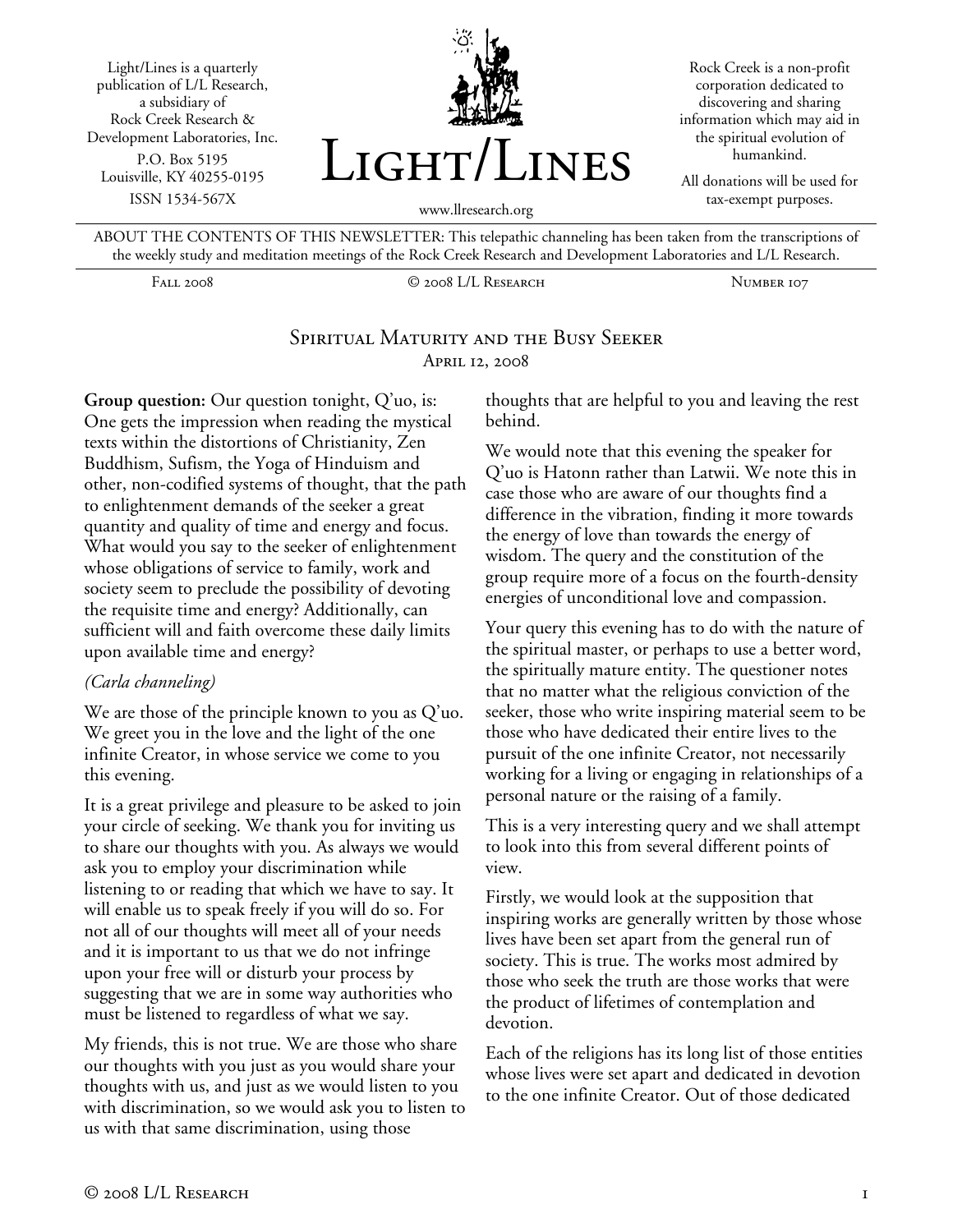lives have come many books, poems, koans $^{\rm l}$ , sutras $^{\rm 2}$ and Vedas<sup>3</sup>, and they have been a blessing to many. In the Oriental and Eastern portions of your world and in primitive societies in general, the office of guru, shaman, or priest is an office that is held in high esteem by the tribe or people and each tribe or village has such a beloved and well-supported figure.

This entity is given honor and is part of the very fabric of the tribe or village. The guru or shaman is not precisely set apart from the rest of the population. However it is a full-time role. It is respected, honored and needed. There is no feeling for the Western concept of going to church on one day in a week and not thinking about spiritual matters any other time. Rather there is the sense of the world as a magical and spiritual place altogether; a world of mystery which the guru or shaman may interpret with words or may explicate in his silence.

In the Western or Occidental portion of your world, it is also true that it is those who have dedicated their lives to the seeking of truth who have created the sacred literature that is revered and honored by seekers of truth. However, the society of the Occident is not woven of a fabric in which religious figures are essential. Priests, pastors, and western rabbis are appreciated and honored. However, the office of priest, pastor or rabbi is most usually considered to be a career. It is work done for pay.

The priest generally is given time off, like any other worker, and has vacations from his spiritual career. There is, perhaps, the same degree of devotion in many of those who are spiritual leaders in the West as in the East. Within orders of monks and nuns, dedicated seekers are able to offer their entire lives in devotion to the one infinite Creator. Yet these societies are set apart from the villages, the towns and the cities. They are not an intrinsic part of every

neighborhood. They are not a familiar sight within the little area of streets and lanes in which you may live. There is a different emphasis and stress placed on religious seeking or the spiritual walk in the Western world.

It may be noted in this regard that many of the most beloved of writers in the Western world are those of the minority who are monks and have been able to devote their entire life, 24 hours a day and seven days a week, to the pursuit of the mystery.

What unites the East and the West in their attitude towards spiritual masters or teachers or spiritually mature entities is that it is assumed that the rest of the village or the tribe or the city will not be spiritual masters. That job is given to the one entity within the village or tribe who is spiritually gifted and has been chosen to be the guru, the shaman or the priest of the tribe or village in the East.

In the Western world the job of spiritual leader is given to those few who feel called to a special vocation. The rest of the people are content to attend services and listen to the wise words being given from the pulpit. They receive their Sabbath sermons and feel comfortable about moving back into the secular world and not thinking about spiritual things until the next Sabbath.

Indeed, in many cases among the people of your modern culture it is not deemed necessary to think about spiritual things at all, except in the same way one thinks about politics or sports or the latest popular show on your television. It is part of the universe of normal life. It may not be deemed necessary to consult spiritual leaders such as priests, rabbis and pastors except on appropriate occasions such as marriages, baptisms and funerals.

The vast majority of entities then, whether in the East or in the West, are content to think of themselves in non-spiritual terms. They are just people living their lives. Indeed, if one were to suggest to many people that they, too, are priests, there would be no feeling of resonance on the part of those who heard such a thought. They would say, "I am not at all priestly. I am a worldly person. I do not know very much about spiritual things. I could never be a priest. I could never be a shaman. I could never be a spiritual leader. I do not have the time, the energy or the focus that it takes to become spiritually mature."

 $\overline{a}$ 

 $1$  Koan: a puzzling, often paradoxical statement or story, used in Zen Buddhism as an aid to meditation and a means of gaining spiritual awakening.

<sup>2</sup> Sutra: any of various aphoristic doctrinal summaries produced for memorization generally between 500 and 200 B.C. and later incorporated into Hindu literature.

<sup>&</sup>lt;sup>3</sup> The Veda: the entire body of Hindu sacred writings, chief among which are four books, the Rig-Veda, the Sama-Veda, the Atharva-Veda, and the Yajur-Veda.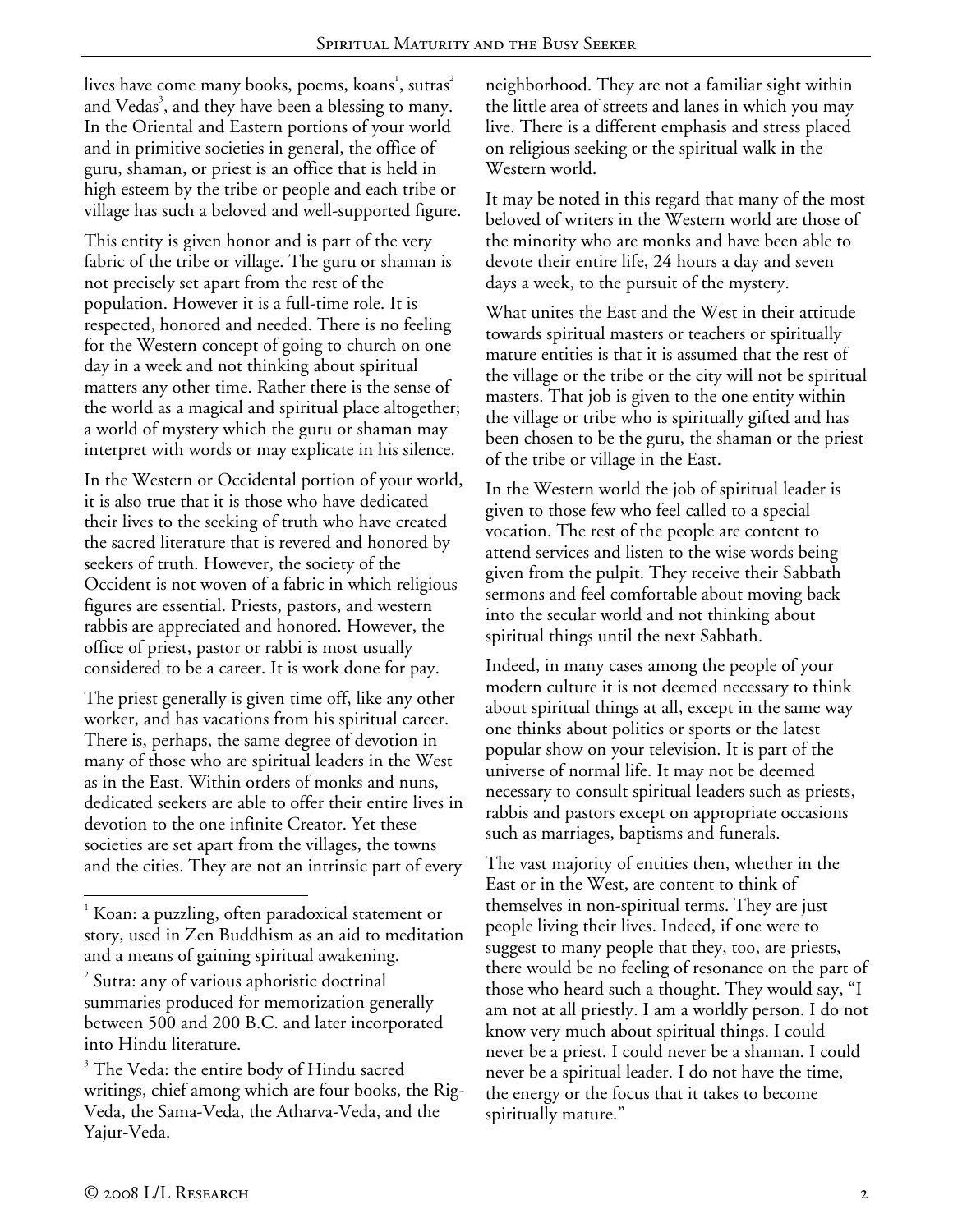We would suggest, on the other hand, that each of you is already a priest. Your very nature is sacred. Every cell of your body is full of the love and the light of the one infinite Creator.

The one known as G was saying earlier that there was often the sense that he was very close to this realization of oneness with all. He was often very close to this feeling of all things being sacred and all things being one. And yet there seemed to be a glass wall, a partition he could not see and could not penetrate, that kept him from those realizations of oneness.

We would agree with the one known as G. The one known as A also spoke of feeling walls around his heart, so that he could not be transparent or undefended in his daily life, but rather took care and caution in dealing with a somewhat hostile environment, for so he has found this world to be. And we would say that most entities upon your world find their environment often a hostile one hostile to their safety, hostile to their comfort and hostile to any sense of true freedom.

The people of your planet have given away their power. For the most part they have lost the conviction that they are priests. They have lost the sense of themselves as magical and powerful entities.

Much has been written within your people's sociology and popular books concerning the feeling in modern society of being cogs in a machine, being less than human somehow. They are asked at every turn, "What is your social security number? What is your driver's license number? What is your passport number? What is your account number?" A name is not unique enough to be satisfactory to the culture which wishes to identify entities carefully.

And so there is less and less reliance upon the quality of a human being and more and more reliance upon that number, that series of integers, that cannot in any way, shape or form express the depth and richness of the personality, character and being of the souls of Planet Earth.

We would suggest to you that it is possible to choose to take back your power; to recover your sense of magic, and to become priests in your daily life once again.

We would wholeheartedly agree that your culture no longer offers you the time to dedicate your life to the seeking of the one infinite Creator on a full-time

basis. There are still orders in all religions which offer a limited number of places for people to cast all worldly cares aside and focus on the seeking of the one infinite Creator. But there are very, very few of these places.

And there are even fewer entities who wish to abandon the worldly life and to enter such a restricted and secluded cloister for a lifetime of religious observances and rituals. Your world has become secularized to a great extent. Yet this need not concern the spiritual seeker who wishes to become mature.

The questioner asked about three qualities: time, energy and focus. Certainly most entities do not have time for full-time seeking, in the sense that they do not have time away from the responsibilities of making a living to pay their bills, of tending to the relationships within their family web, or of fulfilling their responsibilities as members of the community and citizens of the world, nation, and region, whether it be a state, a province or a parish.

Yet there remain two aspects to consider besides time. Energy is the second of the three aspects. Certainly, your physical energy is limited. In the worldly sense there is a finite amount of energy and once the physical body has been depleted of its physical energy, it seeks sleep. The exhausted body will spontaneously sleep, given any opportunity, as the one known as J noted.

Yet there is an entirely different kind of energy that is not necessarily depleted by the process of earning a living, tending to one's relationships and fulfilling one's responsibilities in the community. That is your vital energy, the energy of spirit, your élan vital, as this instrument likes to call it.

It is certainly easy enough to allow one's vital energy to be sapped. Yet it is not sapped by physical work as is physical energy. It is sapped, my friends, by tolerating cynicism, boredom, and negative thinking within one's thinking processes.

It is extremely easy to become cynical and bored when gazing at an obviously imperfect culture. And such an attitude builds upon itself. If one is not cynical and bored, one may batter oneself against the seemingly impenetrable bastions of power, attempting to change those things which a seeker may feel are not right, not righteous, not appropriate. And many a cynic has been born of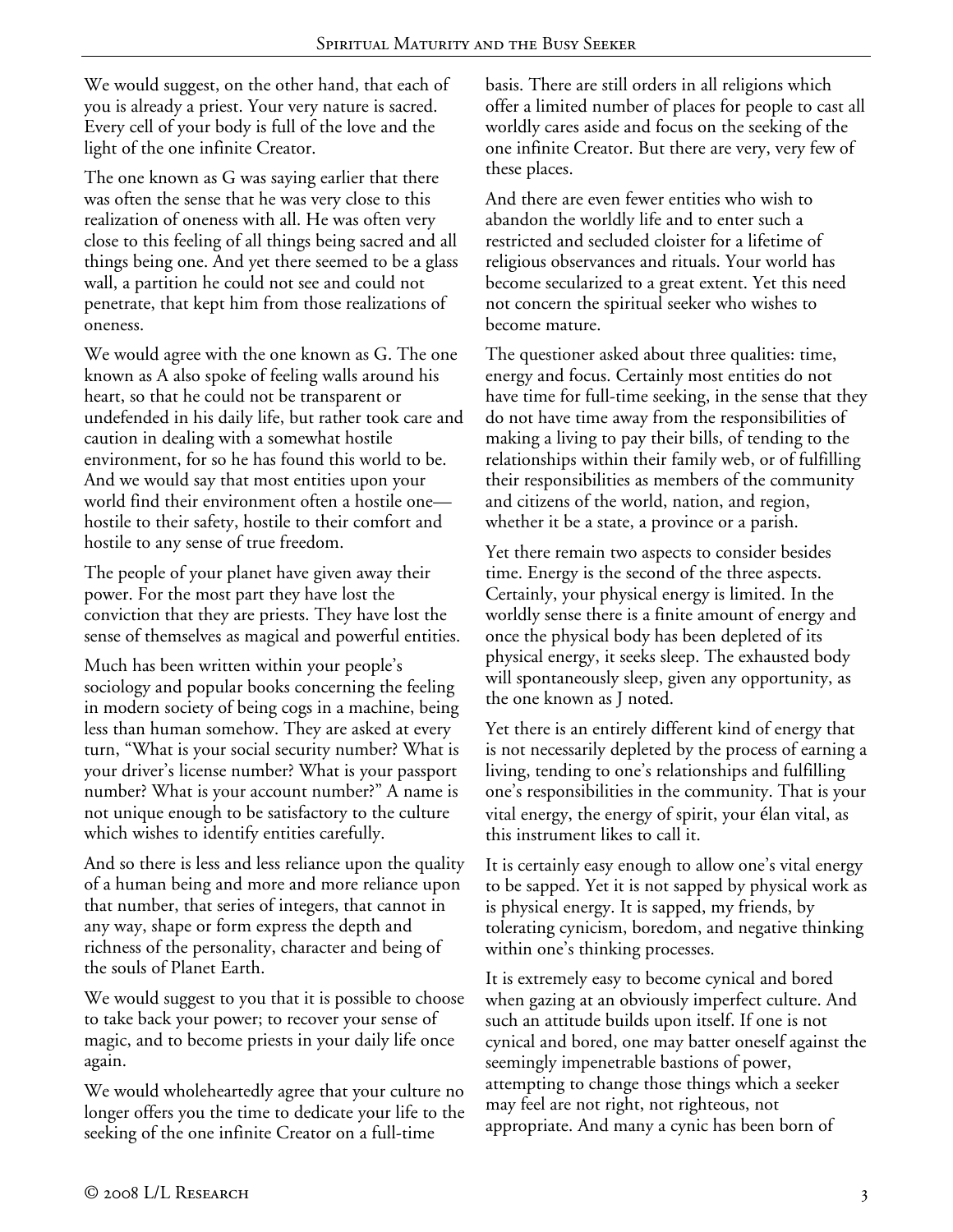youthful attempts to change the world only to find that it was quite resilient and not amenable to change. And so the seeker yields, gives up, and allows a world-weariness to become the usual attitude.

We would point out that this is a choice. There are other choices available that keep the questing spirit alive, enthusiastic and innocent of cynicism.

The one known as J said earlier that either one becomes what one hates or what one loves. The energy that brings one towards spiritual material is the energy of seeking to become what one loves. A positive orientation may look at disaster and chaos and yet find hope, stability, and a vector toward place.

Some entities seem to be born with a gift for positivity and cheerfulness. And how such entities are appreciated by those around them! Yet if one were to ask such a seemingly positive entity about his attitude, if he were to become totally honest he would speak of suffering and catalyst that was hard, catalyst that threatened that cheerful attitude. And he would speak of digging deep to find the will and the faith to look beyond the obvious and to seek that energy which is unseen but ever near, that energy of love which is our nature whether we are incarnate, discarnate, of density one, two, three, four, five, six or seven.

This we all have in common. We are made of love. We can access that love through the use of will and faith and this brings us to the third part of the query—focus.

Focus is that which makes up for the lack of time and the on-again-off-again relationships with good and positive energy. In whatever estate one finds oneself, if one can focus and become single minded in the seeking of the one infinite Creator, the world and all that there is in it becomes spiritual. All that one sees becomes sacred. From the least to the most, from the simplest to the most complex, all things speak eloquently of the one infinite Creator. All voices are voices of love.

That focus is the mark of any entity who is able to use the catalyst of Planet Earth in order to achieve spiritual maturity. Whether that entity is a farmer, a mechanic, a factory worker, a teacher, an office person, a technician or any mode of life whatsoever, including being a prisoner or being chained to the

sickbed of physical limitation, he can become a priest. Focus is the key, my friends.

We would offer you as an example of this the one known as J, who often expresses his feeling of being behindhand in his seeking, for he must spend his physical energy each day doing hard labor. This wears out his body so that it seeks sleep when he relaxes at night. Yet were any of those who know this entity and his work to be asked what their estimate of this entity is, they would express the desire to learn from this entity. They would express the feeling that they perceive this entity to be a spiritual leader. This entity may be riding a mower, yet his very being resonates with the love and the light of the one infinite Creator.

There is no truly spiritualized entity who believes in his own spirituality as being adequate, or who would call himself spiritually mature. That is something that is only part of the self-concept of those who have not yet become mature. The closer towards sainthood a spirit in flesh comes, the more that spirit is aware of the flesh, aware of the imperfection and the impurity, aware of the miles yet to cross to become truly priestly. That does not keep such entities from being priests.

We would suggest to you that it is entirely possible for all entities upon Planet Earth at this time, whatever their station in life are, whatever their schedule, their responsibilities and their restrictions are, to become spiritually mature through the singleminded focus of the desire of the heart on the one infinite Creator.

There are different ways to express that evocation. There are different ways to manifest that single mindedness. Yet all have in common the goal of oneness with the Beloved that is the Creator of all, that great mystery and paradox which we call the one infinite Creator, having no better words to describe the ineffable and indescribable.

And we would suggest one thing more to you, my friends. Were a critical mass of you to take up that single-minded focus on love, your world would be transformed. It would not be necessary for every human being to decide to change their focus for this to happen. Look at the difference made by even one entity that chooses to focus on love. His life becomes sacred to him and he then functions as a priest. Imagine the impact of groups of entities living in the world, yet choosing also to take part in an informal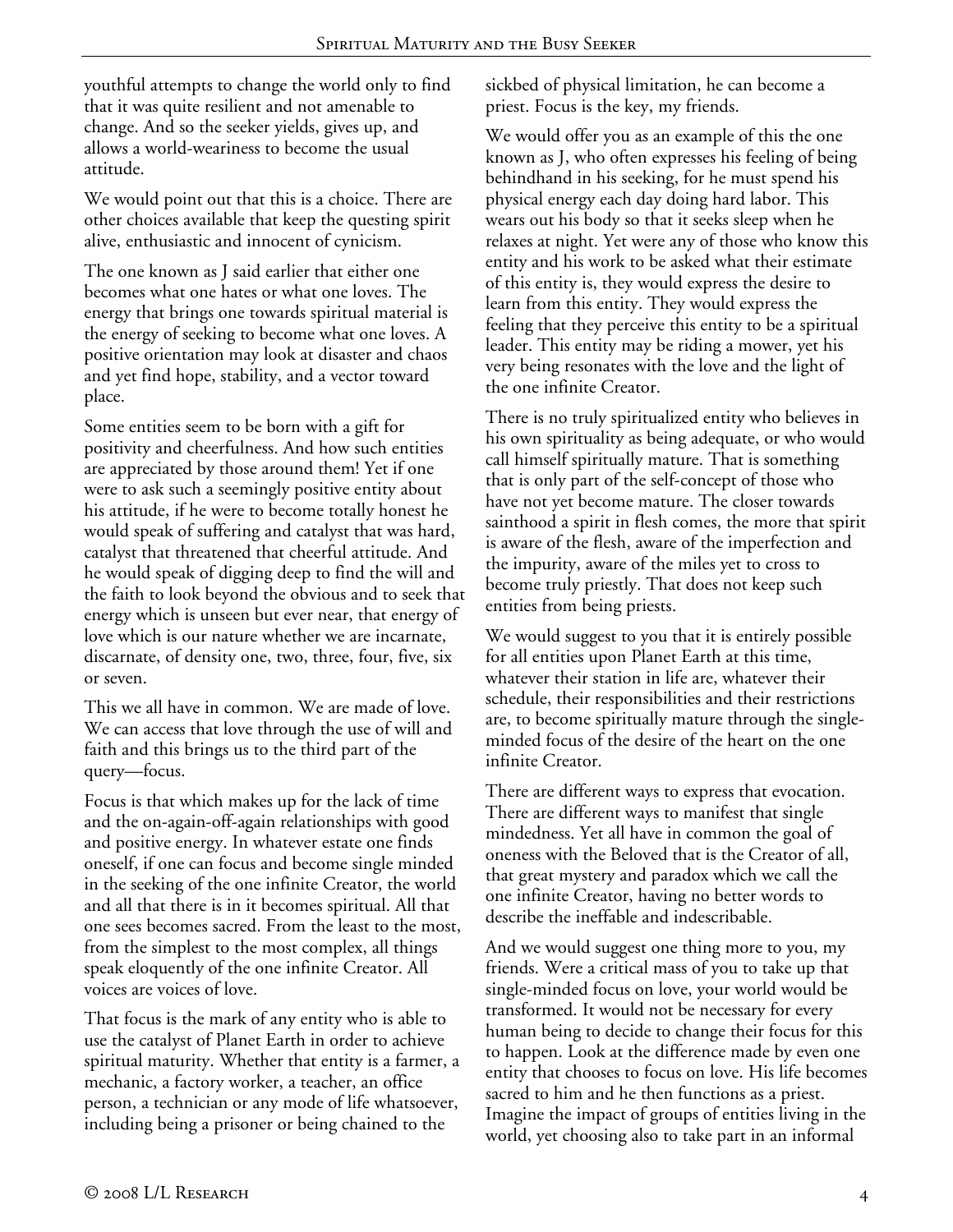priestly collective, so that love is in the mind and in the heart.

## *(Side one of tape ends.)*

We have spoken before through this instrument concerning the need for a new paradigm, a need for a new way of thinking, for as you think so shall you act. Focus your thoughts on love and see your life become transformed.

It is not that you are transforming anything. It is that you connect with the truth when you focus on love. And that truth carries you where you could not go of your own human will. Your whole concept of self becomes greater and at the same time the personality and the ego become less, as you focus on love and allow the magic of transformation to occur in your life. It will not take you away from your job necessarily, but moving yourself into accord with love will yet transform your world.

We thank the one known as G for this query and would ask at this time if there are follow-up queries to this question before we open the meeting to other questions. We are those of Q'uo.

**G:** Give me two seconds please. I may have a followup.

We are those of Q'uo, and my brother, your time is up! However, we will give you more than two seconds, and therefore we would open this meeting to other questions. Is there another query at this time? We are those of Q'uo.

**A:** Hi, Q'uo. Thanks for coming tonight. My name is A and I have a question for you. I'll read the question. *(Reads)* "I have a slow and delicate gastrointestinal tract which, together with tension elsewhere in my body, prevents me from sleeping restoratively. Are there spiritual principles that might be helpful for me to think about?

We are those of Q'uo and are aware of your query, my brother. We would note, my brother, that every seeming condition and limitation that would be interpreted as negative has a gift in its hands.

The nature of a wanderer is often sensitive and delicate due to the fact that the spirit comes from elsewhere, where the wiring of the physical vehicle is different. Consequently, the ability to incarnate fully and enjoy the life of third density humanity is limited. Higher-density wiring does not do well in third density. Consequently there is the need to find

ways to incarnate more and more into the body and to come to love, appreciate and honor the body.

The challenge of a wanderer then, once he has awakened, is to move through those feelings of dismay and distaste at the necessities of the world. For some it is not particularly pleasant even to eat, to drink or to fulfill bodily functions. For there is the feeling that it should be much simpler and gentler and easier a place than it is. The heavy chemical body requires a good deal of patience and gentleness when the spirit inhabiting it is not comfortable within its own skin; not "a happy camper" as this instrument would say.

Rather, it feels as though one is in prison, looking out through the bars that flesh creates. And one cannot escape the prison of flesh within incarnation. One is trapped for a lifetime, or so it feels to the wanderer. We would suggest, my brother, that it may help you to find ways to reconnect with the earth-energy of this planet which has given you life within this incarnation.

The one known as G was speaking of sitting on a rock in a wilderness forest, letting the sun beat down on him and gradually becoming aware that he was a mythological figure in a story of dawning awareness. Suddenly, he began to hear the voices in the wind, the spiritual nature of embrace and caress that was implicit in the sun, and the thrusting earthiness of the rock which gave him a platform on which to sit within this amazing world which you call the earth life.

As he focused in and focused in some more, suddenly, he broke through those glass barriers that kept him from his own inner heart.

You and many, many others have these barriers that you cannot see. And yet are there. They keep you safe. They keep you defended. But in terms of becoming comfortable within your body, they do not aid. For some, the walking in nature may help to ground and open the doors of spirit within you that create a sense of belonging to this planet, belonging to this earth, of being a part of Gaia. Perhaps that is the door for you, my brother, to a more comfortable physical existence.

There are many other ways of grounding the self. This instrument does this through gardening, which puts her hands physically on the earth, and by a mental practice of feeling down into the earth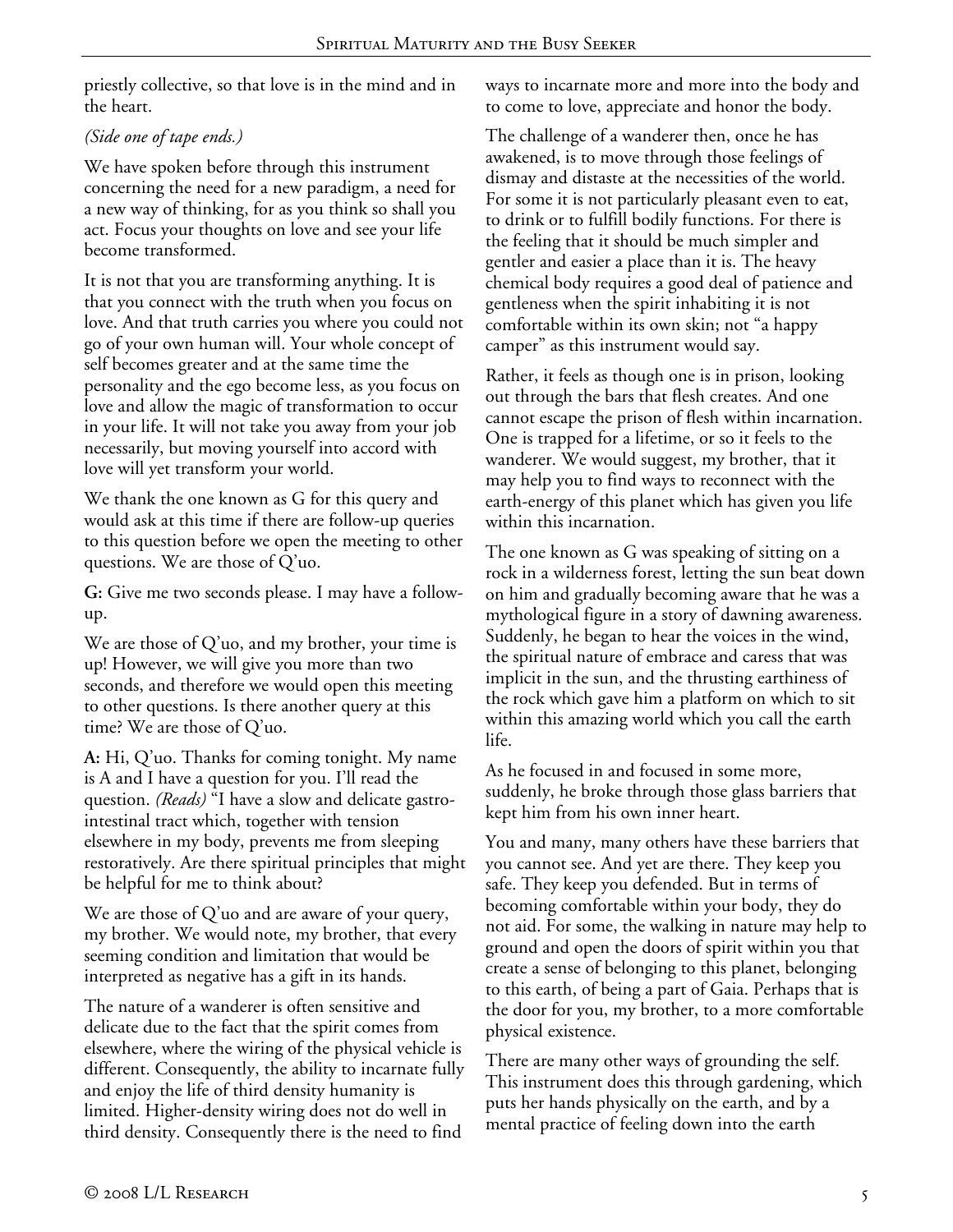beneath her chair. It is far away from her chair physically, but the energy of the earth is immediately there if she focuses upon it.

Again, it is a matter of focus. It is possible that the simple act of remembering to ground yourself down from wherever you are sitting or standing when you work will aid you in becoming more fully incarnate within your body and therefore making you feel more relaxed, confident and self-assured. For you truly do belong to your Mother, the Earth. You are a child of the Earth. And your physical body is greatly helped by this embracing of earth-energy.

May we ask if there is a follow up to this query, my brother?

**A:** Yes. This is in the same vein. *(Reads)* "I'm experiencing tension, bursitis and tendonitis in my shoulders. Are there spiritual principles that may be helpful for me to think about in addition to what you've already said, or does what you've already said cover that question too?"

We are Q'uo, and are aware of your query, my brother. In a way, my brother, we have already spoken to this in terms of spiritual principles, but perhaps it may help to say it in a slightly different way.

We would repeat, however, the basic tenet. That is that limitations and seeming difficulties offer gifts. Often the gift is to begin to think about and sense into the situation that you are experiencing. The connection between the mind and the body is very close and it is not jejune $^4$  to connect feelings in the body with the physical things that may cause those feelings. For instance, Atlas carried the world on his shoulders in mythology, and undoubtedly he would have had the conditions that you experience, were he to be human and were he to be speaking of the burden of carrying the world.

When there is a situation within part of the body that would suggest that it comes from carrying too much, then it is reasonable to consider the possibility that in some way you have unhealed feelings of being asked to carry too much. Therefore you are then able to begin to work with those feelings, to look into them, to sit with them, and to begin to penetrate layers of fear and anxiety that may

keep you from seeing the pattern of your incarnation.

Sometimes entities come into an incarnation with a pattern of incarnation in mind. And if the pattern is not being fully completed, there may be a series of physical reminders that pull the mind and the feelings back and ask of that entity to respond to this limitation that is sensed. It may be fruitful to consider what such a wake-up call might be about.

You are already perfect, my brother. We are not suggesting that you change in order to feel better. We are suggesting that such feelings may be a signal to you in your inner life that the pattern of your incarnation may be considered in a way that would be helpful.

Gaze back over the life as a whole and ask the self when these limitations come into play the most, and when they are least in sight as far as needing to be handled. And perhaps that pattern may come clear so that you can cooperate with that incarnational pattern and help your body, your mind and your spirit to come into a place that is more comfortable for you.

May we answer you further, my brother? We are those of Q'uo.

**A:** Yes, Q'uo. Here's another question in the same vein. *(Reads)* "I'm frustrated by my apparent inability to still my mind and to meditate. It makes sense to me that meditation is the basis for much spiritual development. Are there spiritual principles that might be helpful for me to think about?"

We are those of  $Q'$ uo, and are aware of your query, my brother. The habit of meditation is, like any other habit, one which is learned through repetition. There is often the concept of meditation as being a complete blanking out of the mind and a resting in heavenly bliss. Yet we would say to you, my brother, that you will also have a fruitful and helpful meditation spending your time in silence, watching you thoughts arise and allowing them to fall, watching them arise and allowing them to fall away, watching them arise and allowing them once again, and once again, to fall away.

That may be your experience of meditation. That may be your experience of meditation for many years. That does not mean that that is what is occurring in meditation on a deeper level. It means that you have a characteristically active and restless

 $\overline{a}$ 

 $4^4$  To be jejune is to be childish, juvenile or immature.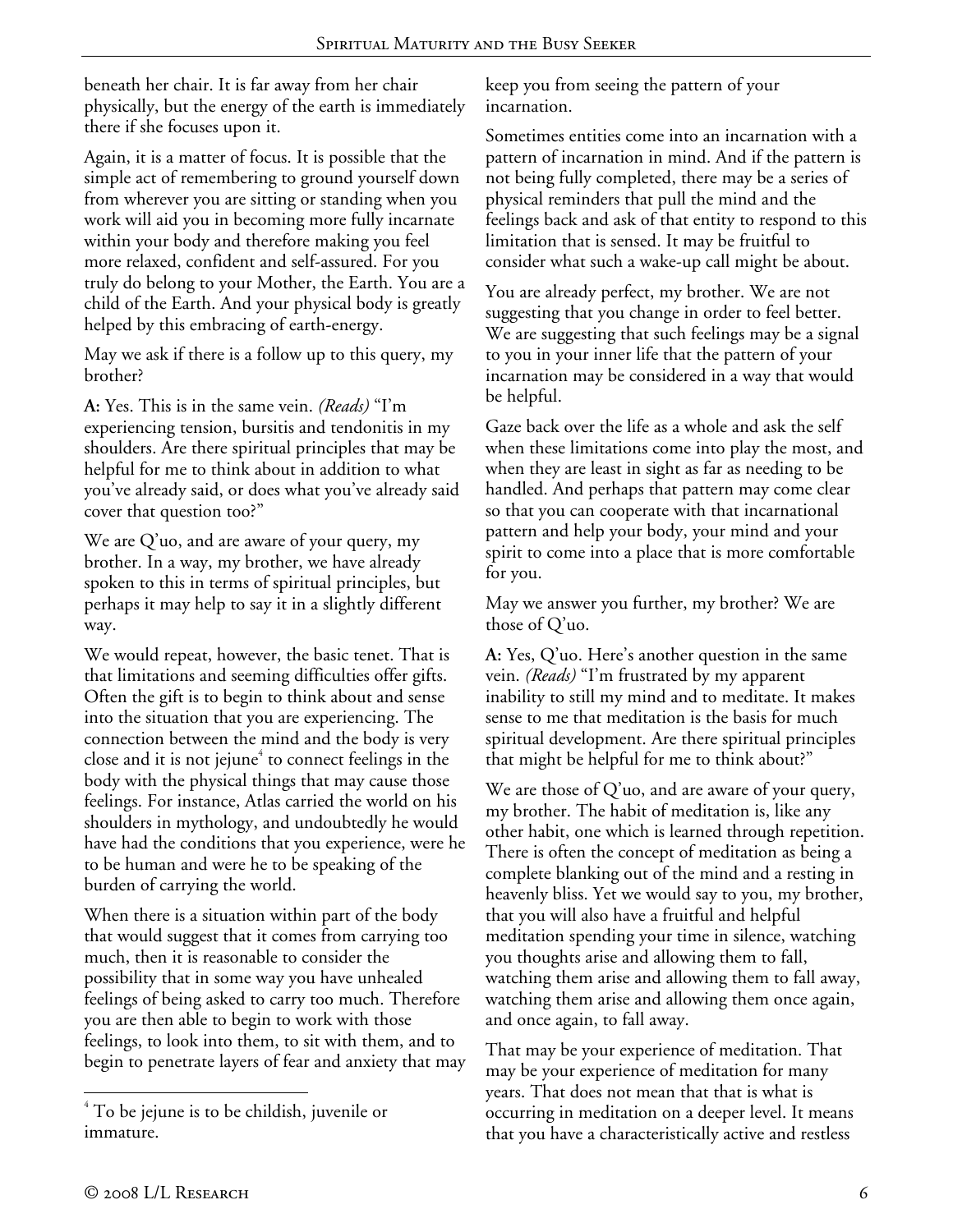mind and therefore it may take years and years for you to be able to do more on the surface than allow the silence to continue while you interrupt that silence and let it fall away, interrupt and let it fall, interrupt and let it fall.

The seeming turbulence of the surface of the mind does not in any way keep your deeper mind from realizing your intention to focus your will upon the seeking of the communication that is in the silence. And bolstered by this awareness of your intention and the setting of your will, your deeper self will use that meditation time just as it would if your outer experience were completely peaceful.

However, there is another type of repetition which may aid you in achieving silence within and that is that basic practice which the one known as G was discussing in the study group's conversation which preceded this channeling.

Placing something positive for the mind to use as a focus is sometimes very helpful to the meditator. That something may be as simple as seeing your breath move into your body and move out of your body, seeing it move into your body with white light, bringing you new energy, and seeing it move out of your body, blowing away all that is used up and unneeded from your energy field.

The mantra is very useful in this regard for many. Whether it is the name of the Creator or any meaningful phrase, the constant repetition of this God-name or phrase replaces the thoughts that arise and fall away, arise and fall away. You are directing your intention. You are directing your attention. Intention becomes attention and attention becomes bliss.

May we answer you further, my brother? We are those of Q'uo.

**A:** Yes, Q'uo. I profane God's name regularly in my thoughts. I also have obscene, sadistic and violent thoughts that get mixed into any kind of thinking that I do, including trying to focus or meditation. Are there any spiritual principles that might be helpful for me to think about?

We are those of Q'uo, and are aware of your query. We shall comment.

Thoughts are things in the metaphysical world. The way thoughts make you feel are also things in the metaphysical world. As you think, so you are.

It is your choice as to how you wish to conduct your thoughts. You have learned to conduct them in a certain way and you have noted that you have made these choices. You may also choose to change your habitual patterns of thought so that the energies, rather than being constricting, tightening and tensing, become expansive, generous, loving and joyful.

It may feel, at first, when you substitute an expansive thought for a constrictive thought, that you are faking it. And yet we say to you, my brother, this is an illusion. And in this illusion you are playing with energy. That energy, as it happens within this illusion, penetrates down into physical form and becomes manifested as a physical body and a physical experience. Yet it begins with thought.

May we have a final query at this time? We are those of Q'uo.

**A:** Yes, please. I've become rather passionate about non-violent communication, a process developed by Marshall Rosenberg<sup>5</sup>. Are there any spiritual principles that might be helpful for me to think about?

We are those of  $Q'$ uo, and are aware of your query. We would say to you in this regard that it is well to consider with great passion and enjoyment those thoughts that resonate to you and to incorporate them in your life. In such a way, you are able to interiorize the teachings of others; to make them your own and to begin to become those values and those principles that you most admire.

We are those of Q'uo. We thank each of you for the beauty of your auras and essences and for your dedication in taking this time apart from your life simply to seek the truth in company with those who also have every fiber of their beings pointed towards the great mystery and paradox that is the one infinite Creator, that one great original Thought of love.

We leave you in that love and in that light which is the manifestation of love. We leave you in the house of the one infinite Creator. We are known to you as the principle of Q'uo. Adonai. Adonai vasu.  $\dot{\bm{z}}$ 

 $\overline{a}$ 5 Marshall B. Rosenberg, Non-Violent Communication: a Language of Life: Del Mar, CA, Puddledancer Press, c1999.